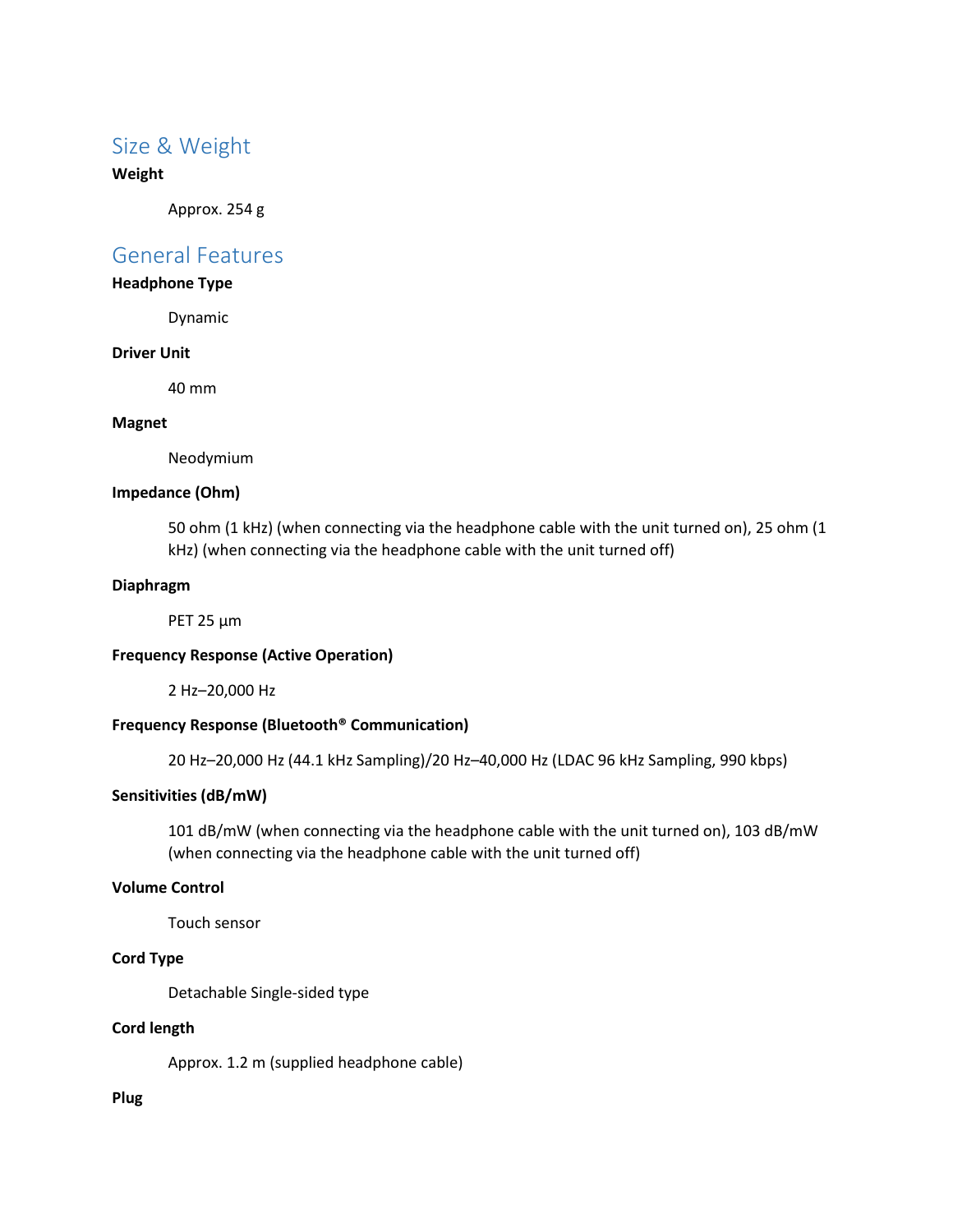L-shaped stereo mini plug (supplied headphone cable)

#### **Wearing style**

Over-ear

#### **NFC**

Yes

### **DSEE**

Yes

#### **S-Master HX**

No

#### **Passive Operation**

Yes

# Battery

#### **Battery Charge Time**

Approx. 7 hrs

#### **Battery Charge Method**

USB

#### **Battery Life (continuous music playback time)**

Max. 30 hrs (NC ON), max. 35 hrs (NC OFF)

### **BATTERY LIFE(CONTINUOUS COMMUNICATION TIME)**

Max. 30 hrs (NC ON), max. 32 hrs (NC OFF)

#### **Battery Life (Waiting Time)**

Max. 50 hrs (NC ON), max. 300 hrs (NC OFF)

# Bluetooth® Specification

### **Bluetooth® version**

Version 4.2

#### **Effective Range**

Line of sight approx. 10 m (30 ft)

#### **Frequency Range**